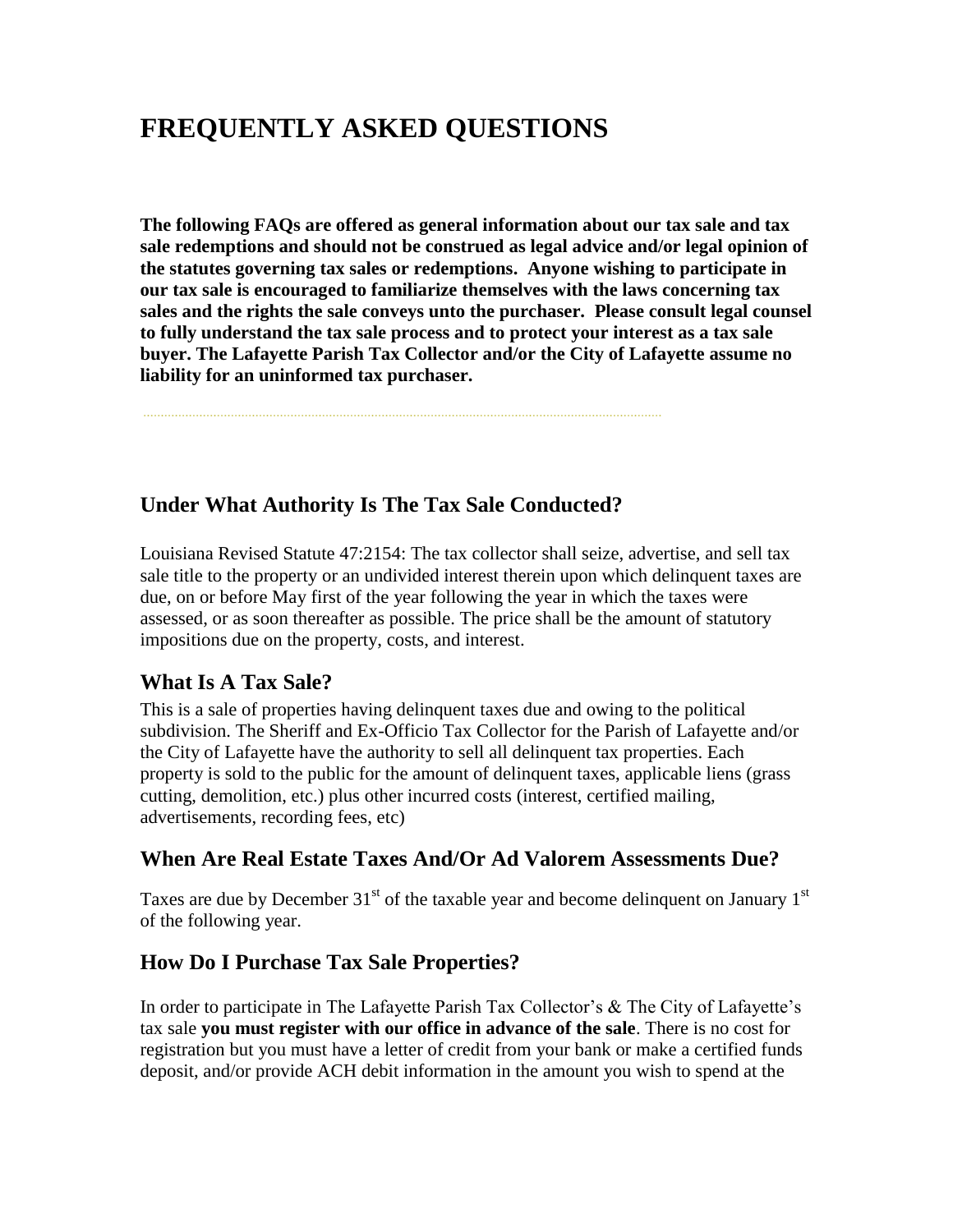sale. Since our tax sale is considered an investment opportunity for the purchaser we also require a Social Security Number or a Federal Tax Identification Number.

### **How Do I Register For The Tax Sale?**

All bidders must complete a Property Tax Sale Bidder Registration application and be at least eighteen (18) years of age. You may register online at **[https://www.zeusauction.com](https://www.zeusauction.com/)** Registrations & financial arrangements must be completed prior to the tax sale date.

#### **How do I bid on a property?**

You must first register for the tax sale and login before you can place bids on property. Bidding is only allowed during hours set for the tax sale. Once you are logged in, you will see a place to enter your bid amount.

#### **Who Conducts The Tax Sale?**

This tax sale is being jointly conducted by both the City of Lafayette and the Lafayette Parish Tax Collector. Where both city and parish property taxes are owed they must be purchased together.

#### **How Does The Tax Sale Work?**

The properties are offered at the amount of taxes, liens, and costs associated with the property. Louisiana law requires a "bid down" process in which we sell the least amount of the property that someone will buy for the full amount due. Bidding is opened at 100% of the property. If more than one person is interested in the property, the next bidder may offer to pay the amount due for a lesser percentage of the property. Bidding may continue down to 1%, the lowest acceptable bid. If there are multiple bidders on a property, the first person to bid 1% will be awarded the property.

#### **What Am I Buying?**

When you purchase property at a tax sale you are buying a "Tax Certificate". The tax certificate conveys certain rights unto the purchaser. Currently the property is placed in the purchaser's name. The purchaser is immediately entitled to a 5% buyer's fee plus 1% per month on what was paid until redemption. Also, the tax purchaser may try to acquire the property after three years have elapsed from the recordation of the tax deed. Acquisition of the property is up to the courts and would depend heavily on the percentage of the property purchased, adherence to notification laws, due diligence, and other factors as determined by the courts. It is the purchaser's responsibility to familiarize themselves with these laws prior to purchasing at a tax sale.

#### **How Much Interest Does A Tax Lien Pay?**

When you purchase Property Tax Certificates, you are guaranteed a fixed return on your investment. This includes a 5% purchaser's premium and 1% per month interest until the property is redeemed. If you pay subsequent year taxes you will earn 1% per month on that money also.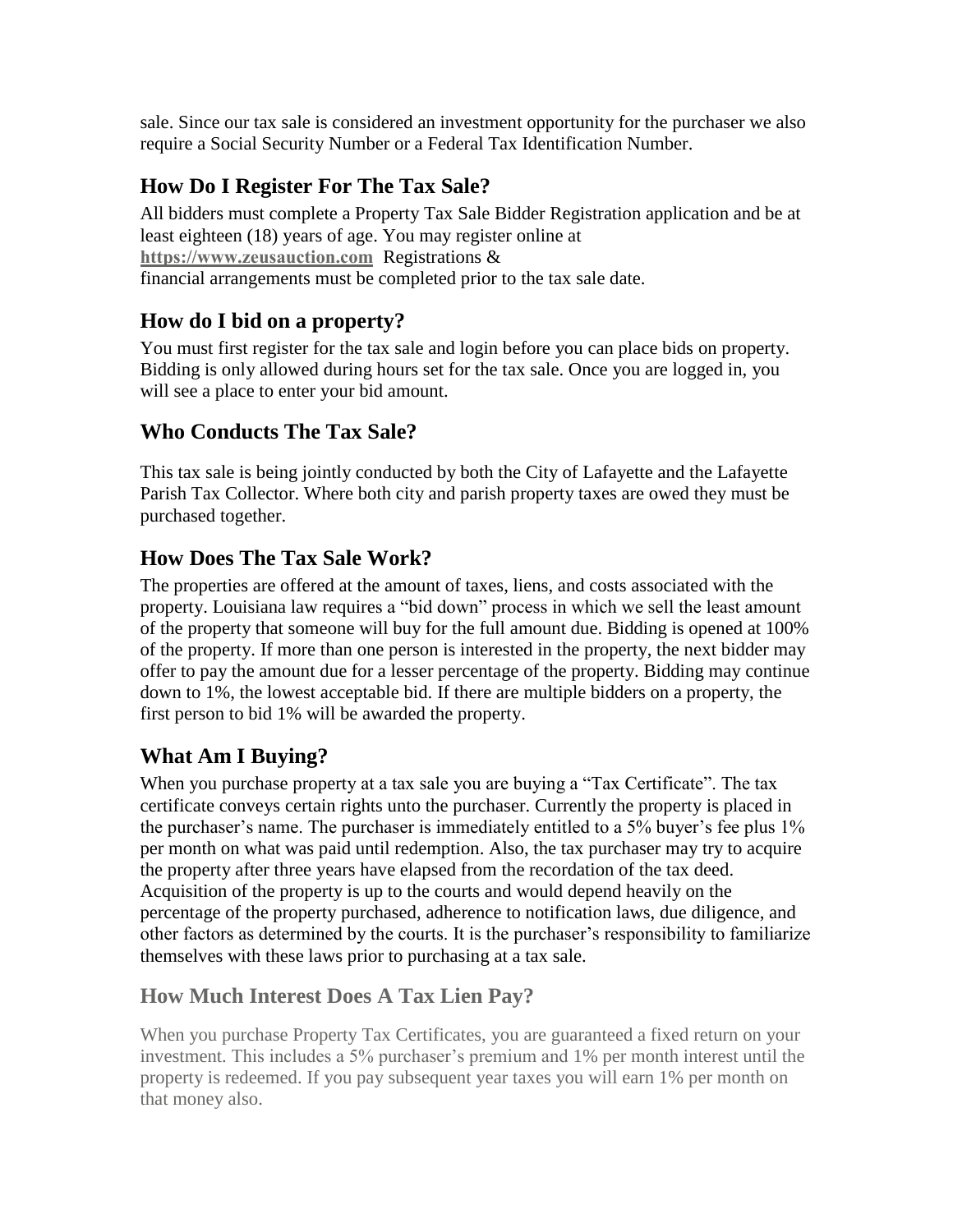#### **Are Delinquent Taxes Publicized?**

The Tax Collector must advertise the delinquent taxes in the "official journal of the political subdivisions" (The Lafayette Daily Advertiser). This advertisement must be published twice prior to the tax sale. In addition the advertisement may also be made available on line.

#### **What Information Does The Advertisement Contain?**

The place, date and time of the tax sale, a listing of each parcel showing the delinquent tax amount, the property owner's name, and the property assessment number. The parcels are listed alphabetically for easier reference in the advertisement and during the sale. The delinquent tax amount shown is the base amount of the taxes due. It does not include accrued interest or costs.

#### **Who May Participate In The Tax Certificate Sale?**

Anyone. To participate in the sale a bidder must register with the Tax Collector's office via our web site. A bidder number is assigned for identification purposes during the sale. Bidders are required to make a deposit via ACH Debit, certified funds, or a letter of credit from your bank.

#### **Do I Become The Owner Of The Property Immediately Or Is There A Waiting Period?**

NOT IMMEDIATELY! When property is purchased at a tax sale the original owner has a three year period in which he may redeem his property by paying the original sale amount, including applicable fees, the 5% buyer's premium, and 1% per month interest. The redemptions are handled by the Lafayette Parish Tax Collector's Office and the receipts are forwarded monthly to the tax purchaser.

#### **Where Are The Properties Located?**

All bidders are responsible for their own research. It is recommended that you thoroughly research any delinquent tax sale property before you bid on the property. The mapping provided on our website is provided as a courtesy and should not be construed as absolute.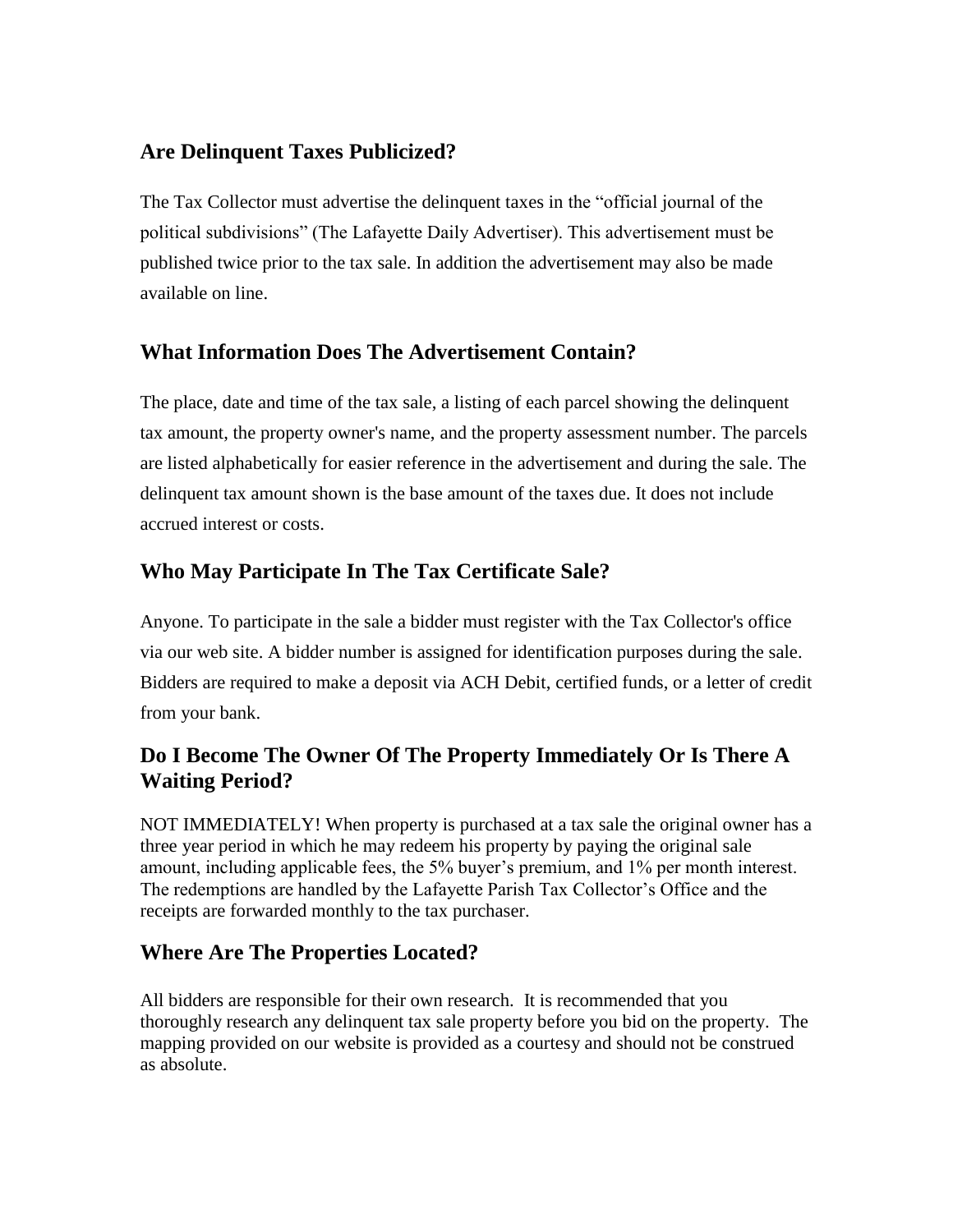#### **What Is A Tax Sale Budget Amount?**

It is the amount of funds you have budgeted or have available for use in the tax sale. The tax sale system will maintain the running balance available to you as you select properties. It does not commit or require you to purchase any properties.

#### **Can I Exceed The Tax Sale Budget Amount?**

Yes, because placing a bid does not guarantee you will win the property.

#### **Can Properties Offered Be Removed From The Tax Sale?**

Yes. The Sheriff may remove properties from the tax sale process for reasons including, but not limited to, the payment of taxes due by the owner, or it is determined that any parcel was erroneously listed. Email notification will be sent to interested bidders that the property has been removed.

#### **Why Are Some Properties That Were Listed For Tax Sale No Longer Available?**

Delinquent properties are available for viewing no later than the week preceding the tax sale date. Properties will be removed from the delinquent view listing upon payment of taxes due by owners.

#### **Can I Purchase Multiple Properties?**

Yes, you may purchase as many properties as your preset budget allows.

#### **When Will I Be Notified That I Am The Winning Bidder?**

Upon the conclusion of the tax sale, winning bidders will be notified by email.

#### **When Are Payments Due?**

Full payment must be received within 24 hours of the conclusion of the tax sale.

#### **Is There A Refund Policy?**

Refunds are allowed in those instances where it is determined that a tax sale purchaser was ineligible to bid at the tax sale or any parcel was erroneously sold. The tax sale certificate will be cancelled and the certificate holder will be reimbursed the principal amount originally paid.

#### **Do I Need To Purchase Special Software Or Equipment To Participate In The Tax Sale?**

No. You will need a computer with a web browser and internet access. If you do not have a computer, kiosks will be made available at the Lafayette Parish Tax Collector's Office, 1010 Lafayette Street, Lafayette, LA, 4<sup>th</sup> Floor.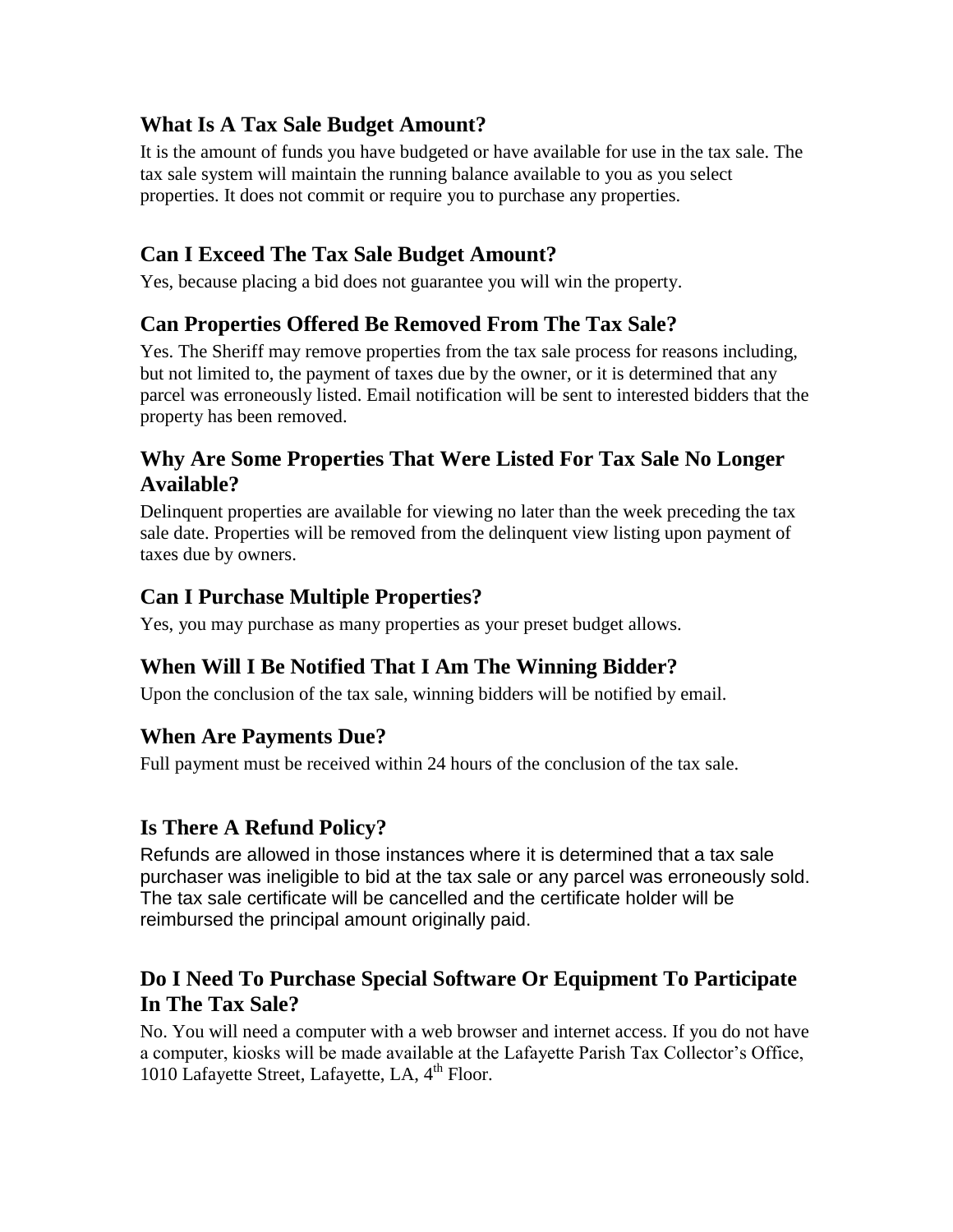#### **Is Assistance Available During The Tax Sale?**

Yes. You may contact our office at (337) 236-5880 for issues related to the tax sale process as well as general tax information.

#### **Do I Have To Pay Future Taxes Assessed On The Property During The Redemptive Period?**

Yes. A tax sale purchaser is responsible for all future taxes assessed on the property until the property is redeemed. Interest accrues on all future tax payments @ the 1% per month rate. Failure to pay post-tax sale taxes may result in the property being sold at a future tax sale.

#### **What Happens To The Properties That Do Not Sell At The Delinquent Tax Sale?**

The properties that do not sell at the delinquent tax sale are adjudicated to the Parish and/or City of Lafayette. They are not offered for resale at this time.

# **What Happens To My Security Deposit If I Don't Win Any Certificates In The Auction?**<br>Refunds for unused portions of the deposit will be issued in a timely manner.

**What is an ACH Debit?**<br>An ACH debit is an electronic funds transfer from your bank account, initiated by the Tax Collector with your prior authorization. For more information on ACH, please visit the NACHA, the Electronic Payments Association at www.nacha.org. Funds must be drawn from a US financial institution. Some types of money market, brokerage, and/or trust accounts cannot accept ACH debits. Please check with your financial institution prior to initiating payment on the web site.

#### **What Is Property Redemption?**

When property is purchased at a tax sale the original owner has a three year period in which he may redeem his property by paying the original sale amount, including applicable fees, the 5% buyer's premium, and 1% per month interest. The redemptions are handled by the Lafayette Parish Tax Collector's Office and/or the City of Lafayette and the receipts are forwarded monthly to the tax purchaser.

#### **What are the Risks Associated with A Tax Lien Certificate Sale?**

The purchase of a Tax Lien Certificate is a risky investment. Investors are strongly advised to investigate the property they intend to purchase and know exactly what they are buying before bidding at the Tax Lien Certificate Sale. The Collector gives no guarantees and makes no representations regarding property title or the nature of the interest in the property that is listed. The Collector gives no guarantees and makes no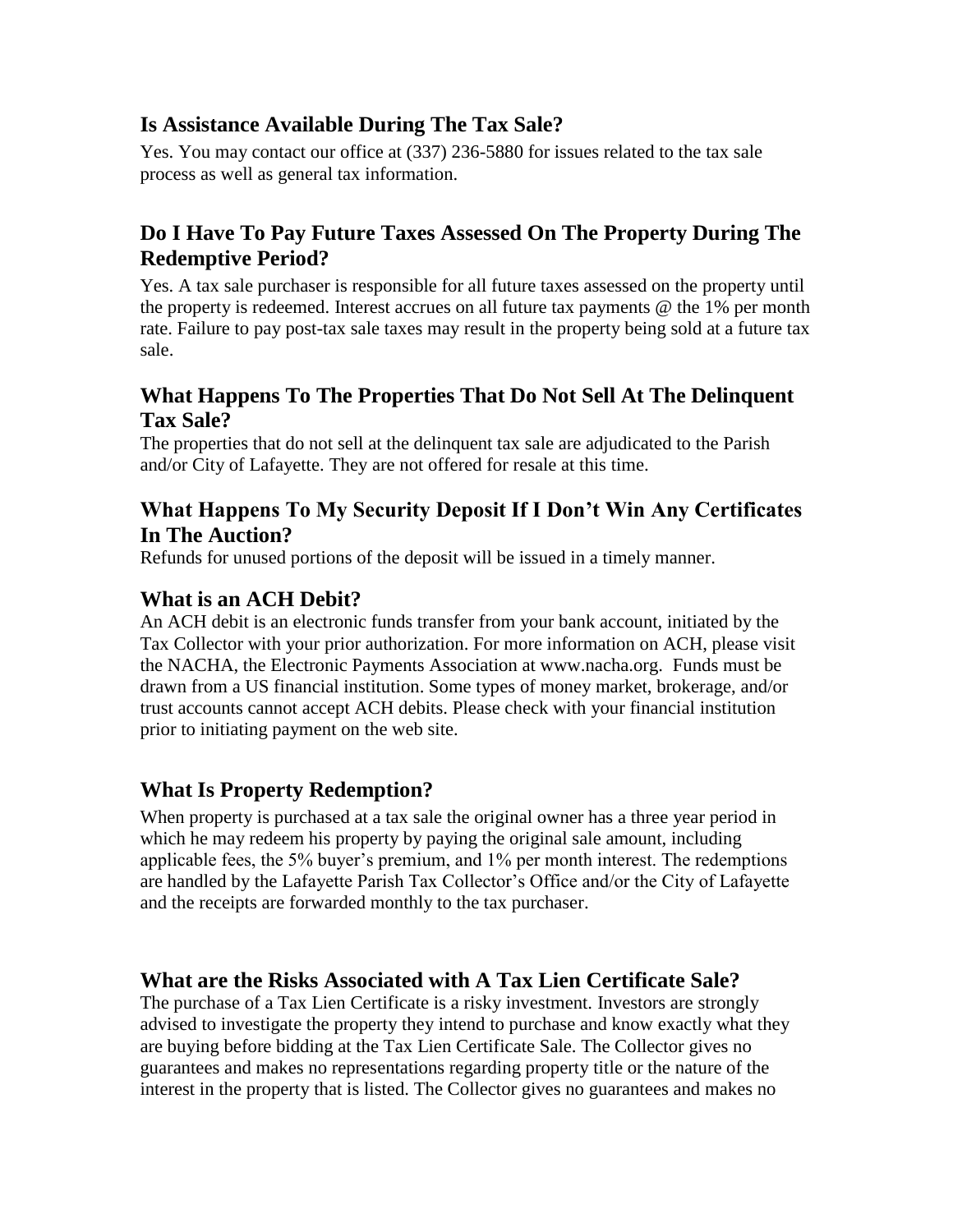representations regarding prompt redemption or return of the lien amount, etc. Risks include, but are not limited to:

- a. Investment Capital is frozen: The money invested in the Tax Lien Certificate is unavailable for use. From the date of the Tax Lien Certificate Sale until the property is redeemed or until foreclosure is finalized, there is no access to the money invested. Emergency funds should never be used as investment capital, as the funds will be "frozen" for a time
- b. The property owner may file bankruptcy. In the event the property owner files for protection under the bankruptcy law, the certificate holder is prevented from enforcing the lien until the bankruptcy is released. The bankruptcy court can lower the interest rate and order payments to be made over a period of time.

#### **Is There A Refund Policy?**

Refunds are issued in those instances where it is determined that a tax sale purchaser was ineligible to bid at the tax sale or if any parcel was erroneously sold the tax sale certificate will be cancelled and the certificate holder will be reimbursed the amount originally paid. No interest will be due or paid in these instances

#### **Can A Tax Lien Certificate Be Voided?**

Yes, occasionally it may be necessary for the Collector to void a Tax Sale Certificate after award. In that event, neither the owner nor the Tax Collector will pay interest, legal fees, costs, or any other charges to the Tax Lien Certificate Holder.

#### **Why Would A Certificate Be Cancelled?**

Some of the reasons a tax sale may be cancelled are to correct errors, omissions, or double assessments or when ordered by a court.

#### **Are There Any Hidden Costs?**

The dollar amount shown on the delinquent listing and on line advertisement prior to the tax sale is the balance due to date, it does not include any additional costs or interest that may get added by the time the tax sale begins. During the tax sale the amounts you see will include all costs and interest due.

#### **Do I Have To Notify The Tax Debtor That I Purchased Their Property?**

Refer to La. R.S. 47:2156--- Within the applicable redemptive period the tax sale purchaser may send a written notice to any or all tax sale parties notifying the parties of the sale. Due Diligence is highly recommended.